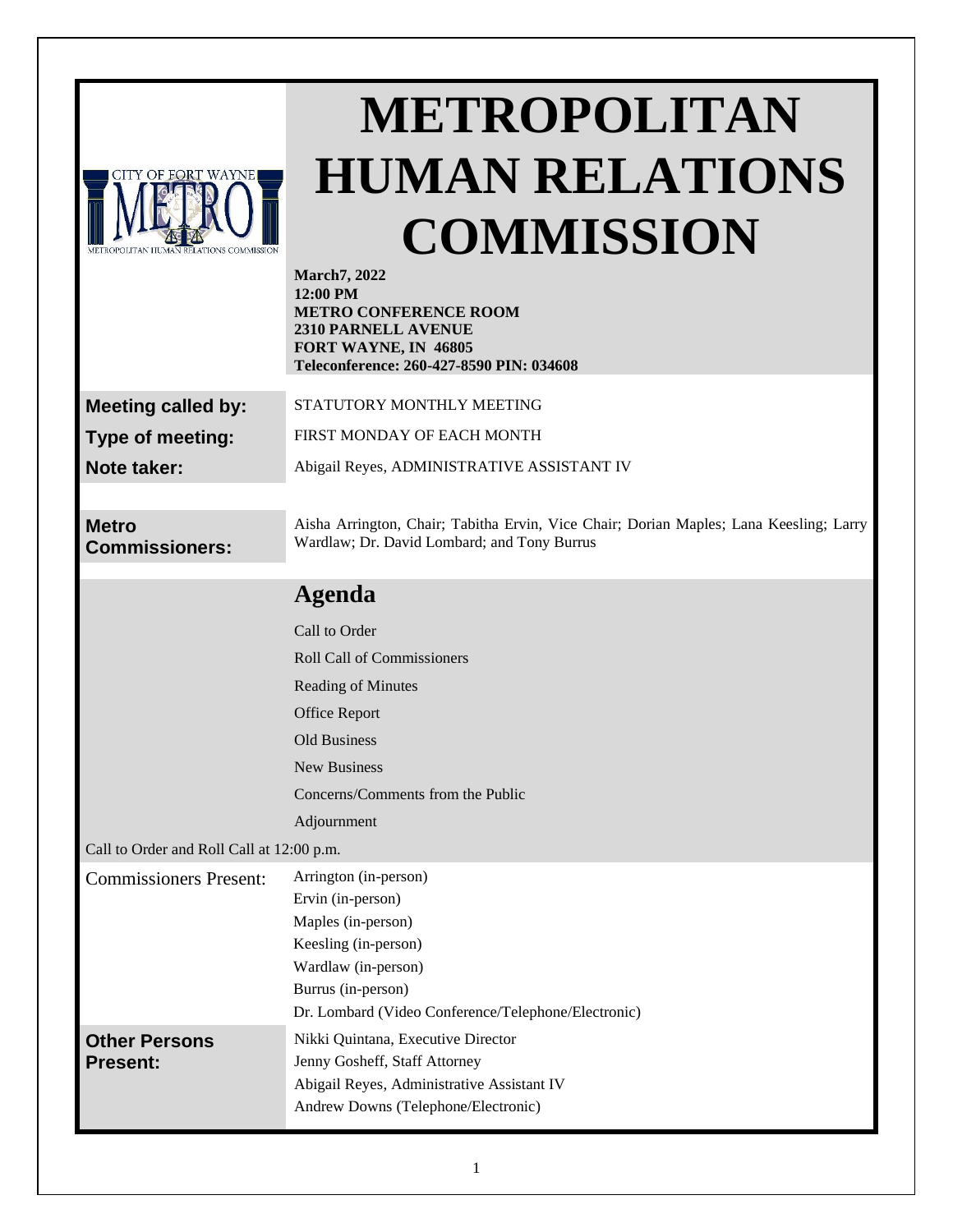Rachel Blakeman (Telephone/Electronic) Bridgett (Telephone/Electronic)

• February 7<sup>th</sup>meeting minutes were approved.

## **OFFICE REPORT**

#### **EEOC**

#### **EMPLOYMENT CASE PROCESSING (10/1/21 – 9/30/22)**

- **Intakes (by 9/30/22): 90 (contract number) 20 (current status)**
- **Contract number of case closures by 9/30/22: 265**
	- o 49 No Probable Cause Cases
	- o 9 Settlements (\$102,438.47)
	- o 2 Withdrawals
	- o 0 Lack of Jurisdiction
	- o 0 Right to Sue or Full Credit Transfer to the EEOC

#### **HUD**

#### **HOUSING CASE PROCESSING (7/1/21 - 6/30/22):**

#### **25 Cases closed for contract**

- o 3 HUD Settlement
- o 0 Lack of Jurisdiction/withdraw/admin
- o 20 No reasonable cause
- o 0 Withdraw after Resolution
- o 2 Reasonable cause

#### **33 Pending (Open being investigated)**

#### **ATTENDED EVENTS/OUTREACH:**

February 11, 2022: Senior Investigator Woods attended the Work to Include meeting.

February 15, 2022: Senior Investigator Woods conducted fair housing training at Grace Episcopal Church.

February 15, 2022: Senior Investigator Sorg and Director Quintana conducted anti-harassment training at Lifeline StemCell.

February 17, 2022: Staff Attorney Gosheff and Director Quintana conducted anti-discrimination training per a settlement agreement.

February 22, 2022: Staff Attorney Gosheff and Director Quintana conducted diversity and inclusion training at Wellspring Interfaith Social Services.

February 24, 2022: Senior Investigator Sorg conducted fair housing training per a settlement agreement. February 25, 2022: Metro staff attended the annual staff training.

February 2022: Metro staff attended HEMS update training provided by HUD.

#### **PERSONNEL ISSUES:**

• None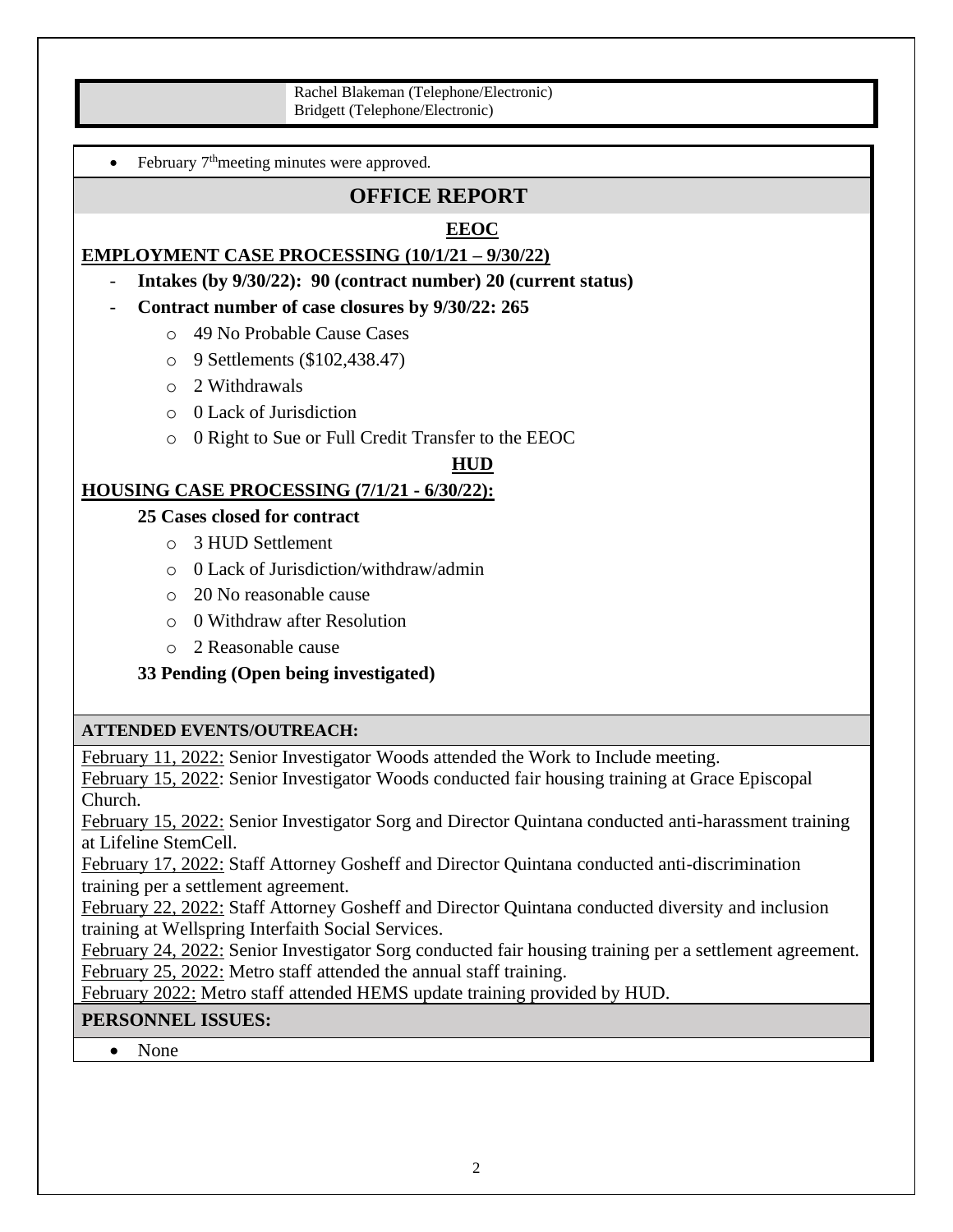### **BUDGET/CALENDAR OF EVENTS:**

Admin Reyes reviewed current budget status and went over calendar of events.

#### **LEGAL UPDATE/MATTERS:**

Mediations: The Commission had no mediations this month.

#### **NEW BUSINESS:**

#### • **DisAbilities Expo**

The DisAbilities Expo will be on May  $14<sup>th</sup>$ , 2022 from 10 a.m. – 3 p.m. Director Quintana asks for the approval of \$500 to attend the event and cover the booth and program advertisement. This is similar to what Metro has done in the past.

Commissioner Burrus made motion to approve. Commissioner Keesling second. The Commissioners voted unanimously to approve \$500 for the Disabilities Expo event.

#### • **2022 Fair Housing Summit**

Registration is open for the Fair Housing Summit. Commissioners were provided with Save-the-Date postcards.

## • **Metro Survey- Update**

The final survey was presented to Commissioners. The previous cost estimate to conduct the survey was \$35,000. The new estimate range is from \$36,000 - \$45,000. The new estimate is based on the length and breadth of the final survey. Director Quintana seeks Commission approval for additional \$10,000 the survey cost not to exceed \$45,000.

Commissioner Wardlaw asks if Andrew Downs and Rachel Blakeman of Purdue Fort Wayne, can explain if the cost is much more because the length of the survey and the number of surveys. Downs responds yes. He explains we went with the higher sample number because we are trying to over sample in some targeted zip codes.

Blakeman explains we are asking questions about disability statuses, gender identity, and sexual orientation. In order to capture the breadth of the community we need to talk to more people. If we were only focused on gender and race, completing 400 surveys would be a good starting point, but in order to capture those smaller protected classes we wanted to make sure we were talking to enough people to hear from them. Blakeman then confirms Downs' comment about over sampling in the 468-02,03,06,16 zip codes to ensure we are reflecting the full diversity of the city of Fort Wayne from the ages 18-64.

Downs explains when the questionnaire was being put together, they found additional questions that were the exact sort of thing they were looking for which led to a much longer survey than anticipated. The information that will come out of this will be astounding.

Commissioner Lombard brings up a couple of concerns, that we are using questions that haven't been validated, so he is not quite sure what utility they will have at all, if anything, except being misleading because we don't know what they're validated against. Commissioner Lombard also has some practical questions as to who owns this data. Where does it go and what is it being used for?

Downs' response is to first clarify his statement. To answer Commissioner Lombard's first question, these questions have been used before by a group out of Harvard who tested them in the field and has used them in other settings. The data is owned by you all. It's yours to do with as you see fit. You'll be able to continue to crunch numbers with it as time moves on. Obviously, work with different groups to target educational efforts, etc.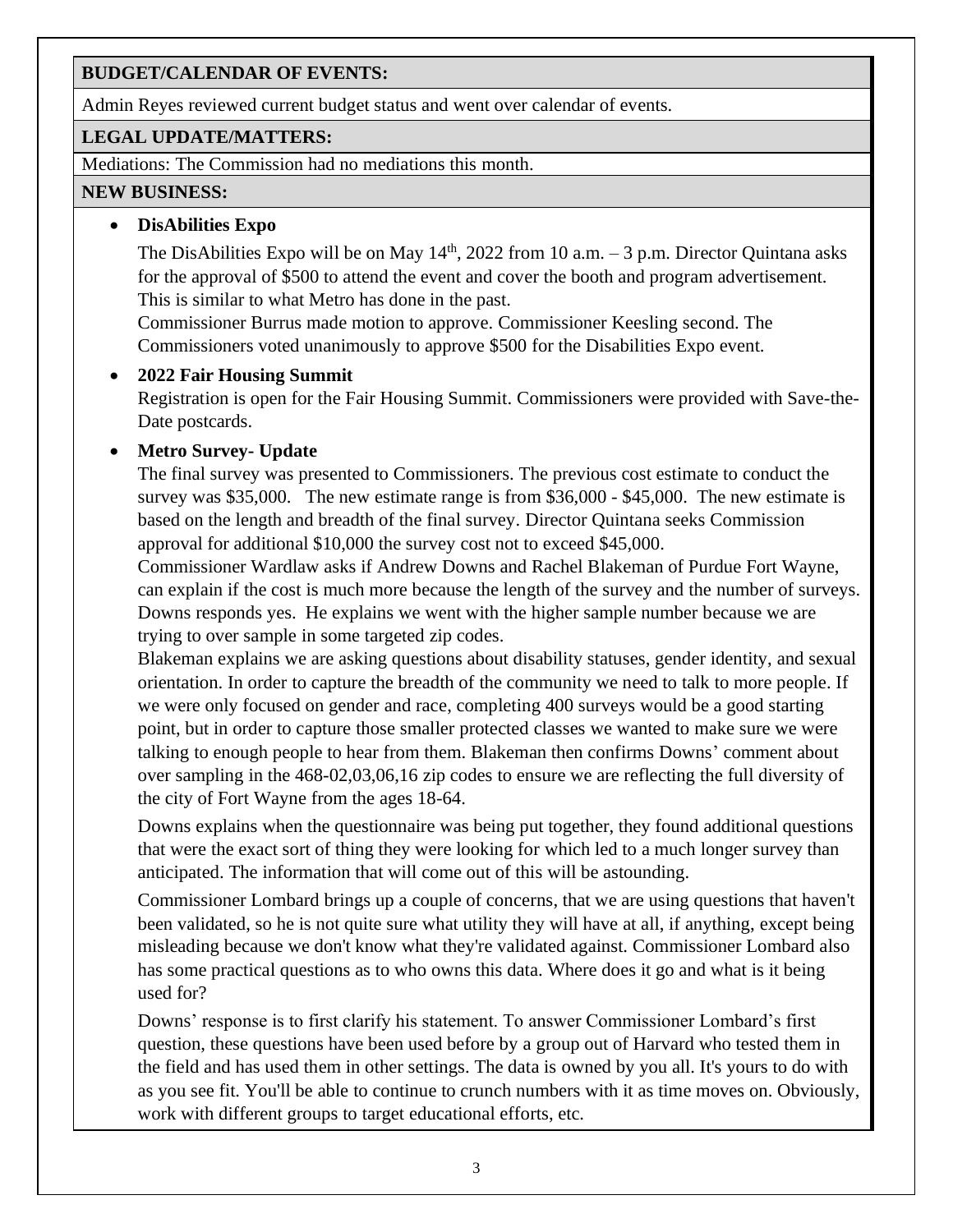Blakeman also states some of the questions that were used before were written in cooperation with the Metro staff, but they feel good about where the survey is at and we've worked with SurveyUSA to review the questions to make sure that they are reliable.

Commissioner Lombard states he worked with the Surgeon General's Office and was part of the behavioral health studies that were done nationally. He explained they wouldn't field the survey if the whole survey hadn't been validated as an entity. We would validate the survey in a small sample prior to doing any kind of implementation. There are also some methodological concerns. Commissioner Lombard states he is just reviewing this now for that and hadn't seen this before. He would expect to spend some more time looking through questions, understanding where we got the questions from and then who's crunching the numbers and how they're crunching numbers. But again, we wouldn't approve collecting the data unless we know exactly how to analyze it and what statistics we are going to use, based on what assumptions, prior to collecting the first survey.

Downs responds that SurveyUSA does produce a very user-friendly survey to which the average person can read and understand relatively quickly. Additional analysis will be done by Rachel and Downs looking to find answers to some specific questions, but also to look for the interesting findings that are seen in the results.

Commissioner Lombard states that as a statistician, mining data isn't what we… You go in with with pre-assumptions, you go with questions that you're going to ask, you know, exactly what you're going to look into the data for. If you just arbitrarily start going into mine the data and look to see what you find, the reliability of any results goes down to minimally nothing. He states so that he has something to start with not knowing about this ahead of time because he would be concerned as to what findings people are going to claim they are going to have after open mining the data. This is a large project with lots of questions, large dollar amounts, a large chunk of population, large assumptions that may be made, and politicians who may use this data for whatever their agendas are later. We have the board publish something somebody will agree with or disagree with. We want to make sure that it starts on very sound methodological, statistical and procedural grounds. He states he wouldn't be able to approve anything. He must spend some more time finding out about the actual overall plan of how this is going to be done before he feels informed enough to vote for supporting any funding to this.

Commissioner Chair Arrington clarifies the Commissioners have already approved the project in a budget. Stating that the vote is to increase the budget by ten thousand dollars.

Commission Vice Chair Ervin asked what potential challenges will be present due to the length of the survey. If this is done online, this could possibly take 30 minutes. Would this be done in one sitting or could the participants come back? What potential impact could this have on people completing the survey? How are we putting the survey out there? Are there other ways this will be sent out?

Downs answers that the survey is already planned to be done one part online and one part through phone calls. Fortunately, as survey researchers have begun to accept and understand that online is a reality, methodologies have improved dramatically. SurveyUSA has used this version of combining methodologies before and had great success with it. They've tested it out themselves. We're looking at the reliability, validity, etc. of the methodology. The way it will work is that approximately 275 individuals will complete this online. That's about the largest online survey that they believe can be done in Fort Wayne without compromising the quality of the data. Then the rest of the interviews will be done via telephone because they have done this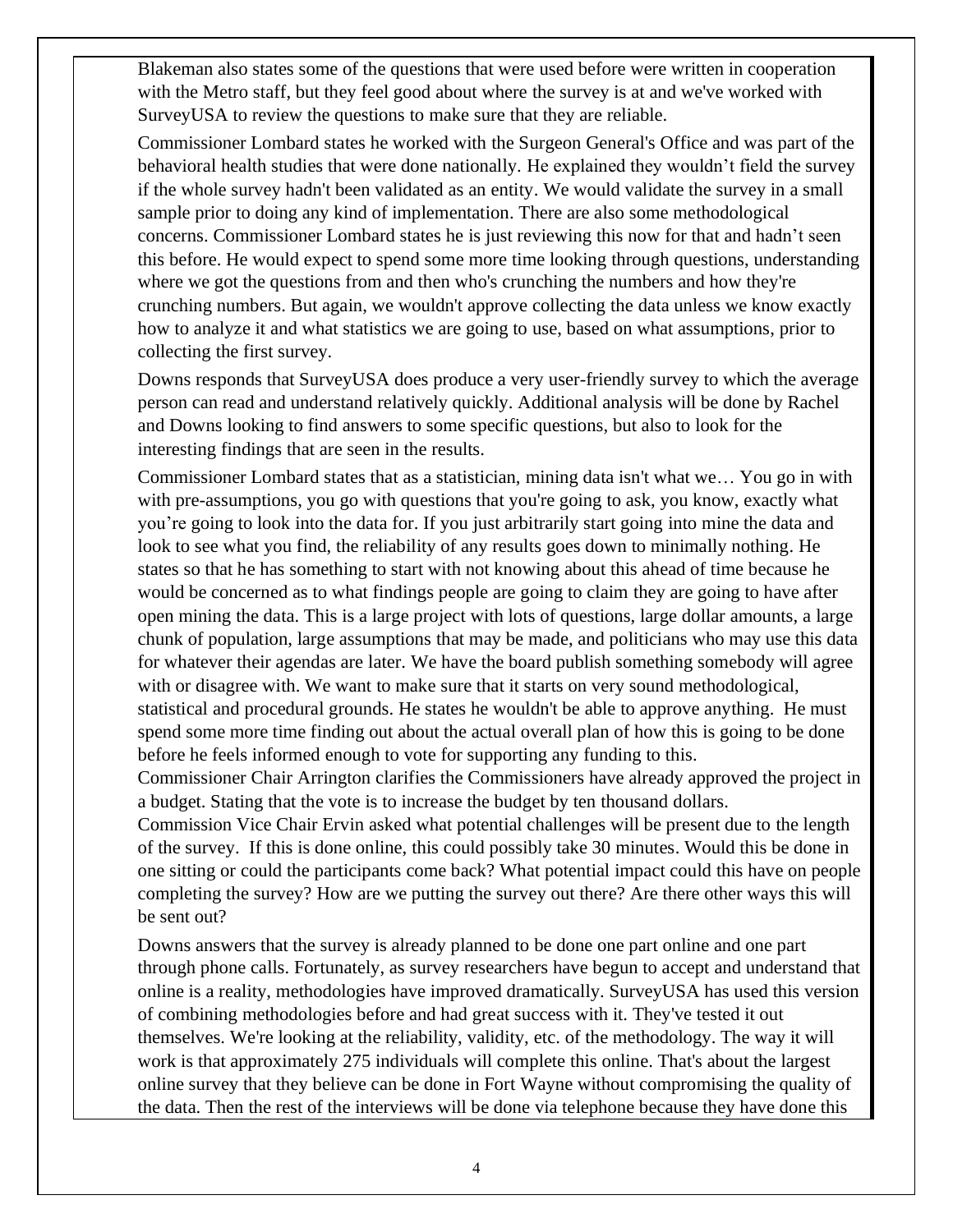so many times, they actually have a good feeling for length and how much time someone will stay on the phone, which is really getting to the core question. They believe that this is still a survey length that people will complete online and that they will complete on the telephone. It was cut down from some earlier versions because SurveyUSA said there's no way that we could get people to stay online to complete the survey. In a short answer, we're relying on the expertise of SurveyUSA in terms of being able to get people to completion. They believe that the length is at a point where that will happen, both online and by telephone.

Commission Chair Arrington asks what would happens if someone finishes half of the survey? What happens to that data and then they, for whatever reason, hang up the phone or they get off the computer and say, this is too much? Can the portion they fill out still be used or do you have to have a full survey completed?

Downs answers for this survey it must be completed. There are instances when an organization will say, well, if you get to half or three quarters, etc., we'll consider that close enough for the purposes of this survey. That will not be the case because we don't collect the demographic information until the end. And that information would be information that can't really be used in terms of answering any of the questions that we discussed because we wouldn't know whether this was a male or a female person who's 50 or a person who is 24.

Commission Vice Chair Ervin asks about questions from 106-118. Knowing we are testing knowledge; do you feel those questions go to the section about the knowledge of Metro? And are those questions that Metro staff contributed to?

Director Quintana clarifies the testing illegal acts section was created by Rachel and Metro for the purpose of determining public knowledge of what is legal or illegal.

Commission Vice Chair Ervin asks to be informed a bit more about that section, why do we want to know people's knowledge base in that regard as it compares to their knowledge about Metro?

Blakeman explains there are questions that ask about people's individual experiences with unfair acts. Then there are questions about what they see that may be perceived as discrimination. Then what we wanted to test was understanding people's knowledge about discriminatory acts. We are testing to see are there discriminatory acts that are not being reported to Metro so, it can be part of the outreach and the education that Metro does. For example, we know that there are certain discriminatory acts that are being reported in other agencies that are not being seen in Fort Wayne. We don't know if that's because it's not happening here or because people don't perceive it as an actionable, discriminatory activity. This is helping us to understand what perceptions are.

Commissioner Wardlaw shares his concern about the length and how can we get people to stay online? If the survey will take the suggested amount of time of 20 minutes? He further asks Blakeman and Downs if they believe we can complete the needed number of surveys to get the data we need?

Downs states they do. Which is part of the reason that there is now a range in front of the Commission instead of a solid number.

Blakeman shares how they have tested the survey, to test the length of it, when done by phone, Typically, there is a time saving point that is completed online.

Director Quintana adds how she believes Ken (SurveyUSA) might have mentioned that he believed it might be around the 10-minute range online.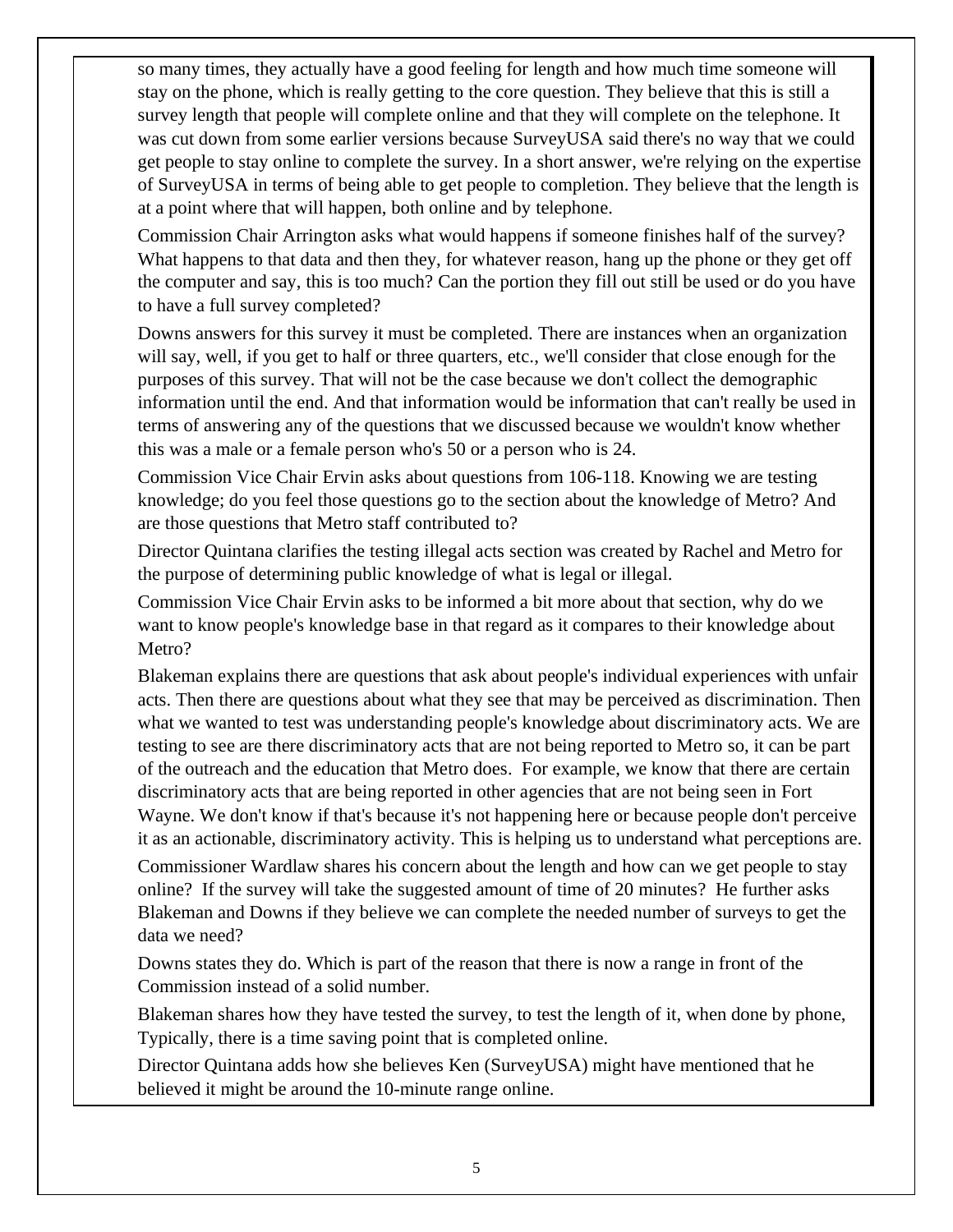Commissioner Keesling shares how she is concerned about the survey length and whether or not she would spend the time to do it.

Downs shares how he believes it was Nikki who mentioned that SurveyUSA had suggested it could be as few as 10 minutes. Some of these questions will appear in tabular form for those who are doing it online. They can click the responses faster than a live caller could read the question to individuals. That is part of the reason for the time shortage.

Commission Chair Arrington asks if SurveyUSA is confident about the length of the survey and being able to get it done and would they be able to offer any insight as far as when would be the best times to do the survey? With certain zip codes, there is a high volume of single mom households, working with children living below the poverty line. These individuals may have more challenges, just getting through a normal day, let alone, taking a survey.

Downs addresses the question by stating yes. This is one of the things we rely on when hiring a firm like SurveyUSA. Looking at their ratings in terms of accuracy of the polls they do and the data they collect, they score incredibly well. It is in part because they can think about what the best times are to try and collect the data, what are the best ways to collect the data. They're very good at what they do. That's exactly the sort of thing we're trusting them to know instead of us needing to know or take a guess at it.

Blakeman also shares how that's something the company has experience with in the Fort Wayne, Allen County market. Purdue Fort Wayne has used SurveyUSA for a project with the United Way and with the Community Foundation.

Commission Vice Chair Ervin makes the comment of how people probably aren't going to have laptops or phones or even iPads. She asks if SurveyUSA is going to set up so that people can do it from their phone or online. Will the general structure be well enough that people can touch it and click through it on their phones?

Downs states it will be and in the past, they have sent him examples of the formatting. He states he could run it on his phone, he could run it on his laptop, he could run it on a desktop, and he could run it on a tablet. He states that they understand that's how they get good responses. It does work and it's smooth. It recognizes what kind of device you are on and takes care of that issue for us.

Commissioner Wardlaw asks when the survey is completed will there be an executive summary that would be in layman's terms and more narrative?

Blakeman states that part of the contract with Purdue Fort Wayne is for them to write a report that will have an executive summary that highlights the key findings.

Commissioner Wardlaw stated he wanted to make sure that was part of it because he knows we're looking at the next phase.

Commissioner Burrus states that it's almost two surveys talking about employment and housing. The survey covers employment issues that affect someone and then their knowledge. Can the demographic information go before going into the knowledge section? We're going to have to address knowledge of Metro all the time, regardless of survey or we are? There are officials who may not be able to answers these questions, which leads to the conflict in his own mind. So if we could collect demographic data before the knowledge section because if they just fail to do the knowledge section then we would already have the demographic information we would need.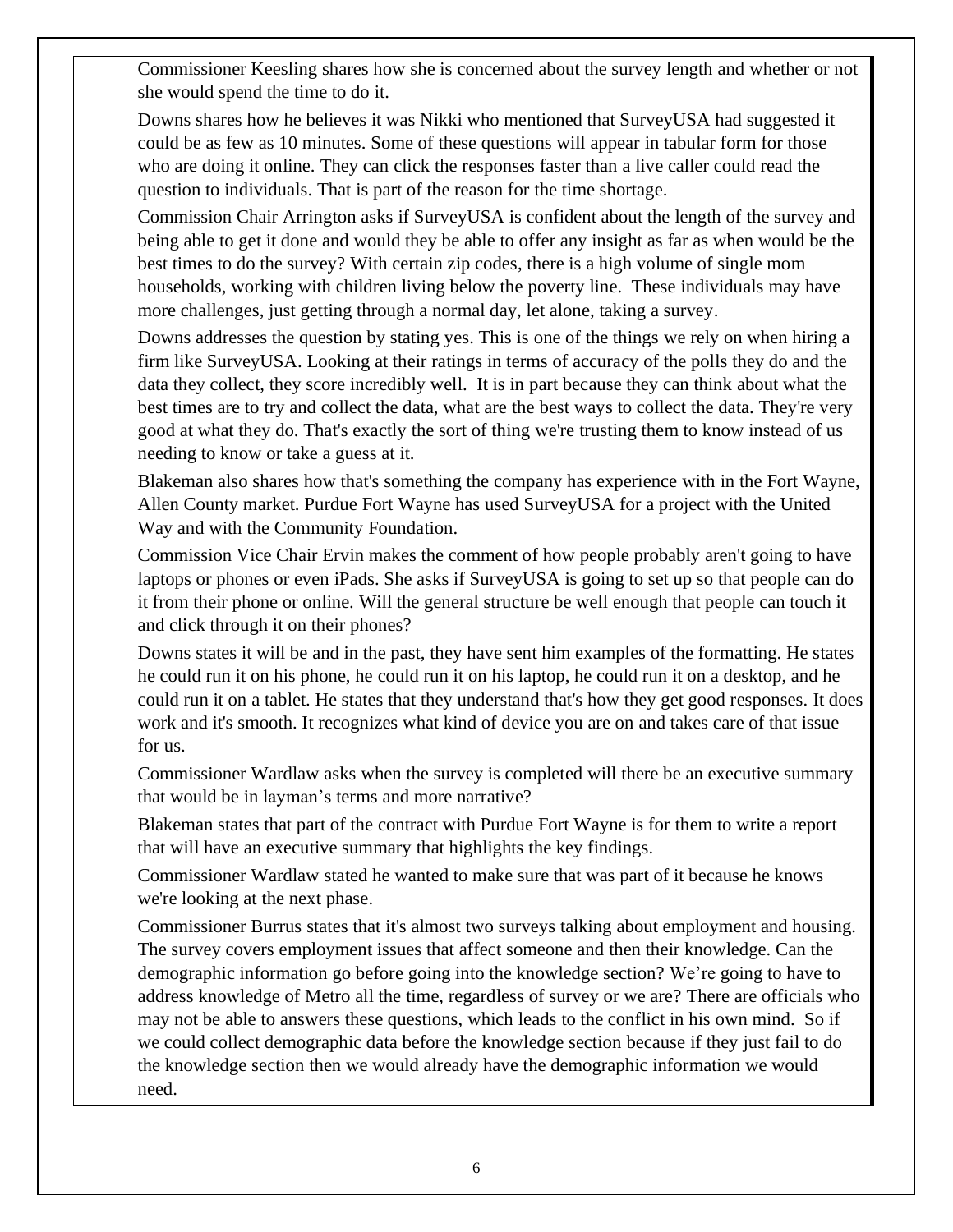Downs states question 106 and on where people were asked, do you think the following is legal or not legal, Commissioner Burrus is suggesting that if somebody completes the survey up to that point and that's it, if we could we just get demographic data from them first? If the testing illegal stuff did not hit the full sample of 800 would that be acceptable? Downs asks if he understood correctly.

Commissioner Burrus states, to me, yes. I'm saying that because I'm thinking about the knowledge base of people.

Commissioner Keesling asks if Commissioner Burrus means by renumbering them and maybe doing the demographic at a different place.

Commissioner Burrus responds with a yes.

Commissioner Keesling asks that if they get through that point to the knowledge base, would that be accepted.

Commissioner Burrus replies with a yes.

Commissioner Wardlaw asks Rachel if there is value in those additional questions regarding knowledge. He states it would be valuable in the sense of marketing and education for the future. As far as helping the community better understand what is and isn't legal and so forth, he's not sure he would rely totally on that.

Director Quintana confirms with Downs and Blakeman that range that we're using is based on us having the full survey filled out, correct?

Downs replies that is correct.

Director Quintana states these questions would be beneficial for the agency to know this information from an outreach and education standpoint.

Commissioner Burrus states the challenge of that, is that is almost like having two different surveys.

Commission Chair Arrington states she understands Commissioner Burrus; however, that if we are confident that we can get 800 full surveys, we're going to get more for our money, if we get the full surveys so that Metro can use that data. The research that we are doing has never been done before. The Commission is doing something that has never been done before. There are going to be some hiccups, but the survey gives Metro something to grow on, something to develop. She states she is excited that we're even here talking about it and we have the potential to get some numbers and some understanding behind the work that Metro is trying to do. It is so hard to do that.

Commissioner Keesling states will there be certain populations that we want to respond who get through the survey and up to the knowledge questions who are not able to answer the knowledge questions, get intimidated, and stop at that point. Is that valuable to know? Going back to what a several Commissioners have said is that information valid? Is that valuable to know who those individuals are?

Commission Chair Arrington states we would have the demographics because it is towards the end right?

Commissioner Lombard says I think these are valuable questions and not knowing the original proposal and the research methods that were detailed, these questions are the sort of things that would be incorporated within that. Commission Lombard ask about the response rate and how many people will SurveyUSA have to reach out to, to get the 800?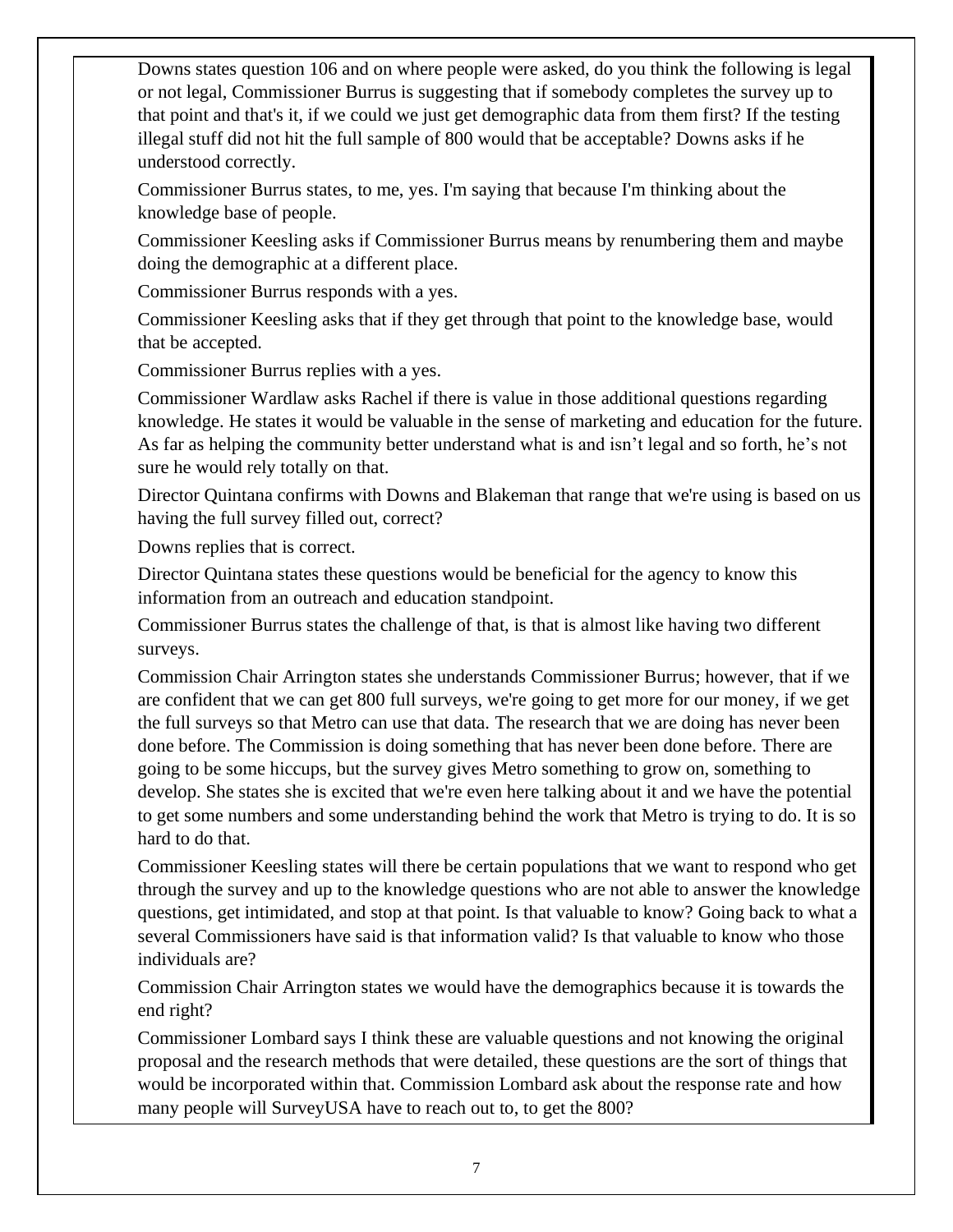Downs answers that he could get this information to Commissioner Lombard.

Commissioner Lombard states the response rate also goes to the cost of the survey. We would normally take something like 800. We're going to pretend it was 40. How many calls does it take and how many reached in what population? Because we would do a stratified random sample for our population to make sure we're getting a random sampling of our population and not focusing on just one zip code or area code and then see what we get when we get to 40 to extrapolate what this is actually going to cost. In his prior experience, there were surveys they walked away from because the response rate was too low that the cost would be too high. Without knowing what is expected. If the response rate is six percent. Response rate of somebody completing this, which would be high, requires about 13,333 three people be reached out to. So that's going to go to the cost for doing this. He states again, not having that part of this when it started, he is a little bit behind and is a little concerned about that. He states based on the documents that were sent to him he sees another \$25000 of expense for the survey. This seems like a big dollar amount.

Commission Chair Arrington explains that has not been discussed yet.

Commissioner Lombard states before even considering or approving that next item, we have to determine if the survey can be accomplished. He states to be cautious before committing money to another company.

Commissioner Maples asks where do we address what the plan is for an English-speaking reading?

Downs responds in saying we had discussed a couple of languages. This will be available in Spanish and in English.

Blakeman says we asked about Burmese, but it is not available.

Commissioner Maples asks if we do have a written source for them to call, but to translate.

Downs responds in saying we did not for purposes of this survey, that would have been an additional cost, unfortunately. We were already looking at something that, as you all have noted, is not inexpensive.

Commission Chair Arrington asks if there are any other questions and proposed to take a vote on the additional funding needed for the survey.

Commissioner Burrus asks where the funding will come from?

Director Quintana states it would come out of our EOCC and HUD budget.

Commissioner Keesling asks if we can talk about the proposal before we vote on both.

## • **Marketing Proposal for Metro Survey**

The marketing proposal is needed to assist Metro in the roll-out of the findings of the survey being conducted to the general public.

Director Quintana states it is very important that the general public is not only aware of the data we find, but that they are also able to digest and understand it. This marketing proposal goes hand in hand with the survey we are doing.

Bridget Malinowski of One Lucky Guitar ("OLG") discusses the marketing pieces that were proposed based on discussion with Metro staff. This would include an executive printed report, PowerPoint presentation, social media posts, a web landing page, separate marketing items to be available at the annual Fair Housing Summit and more.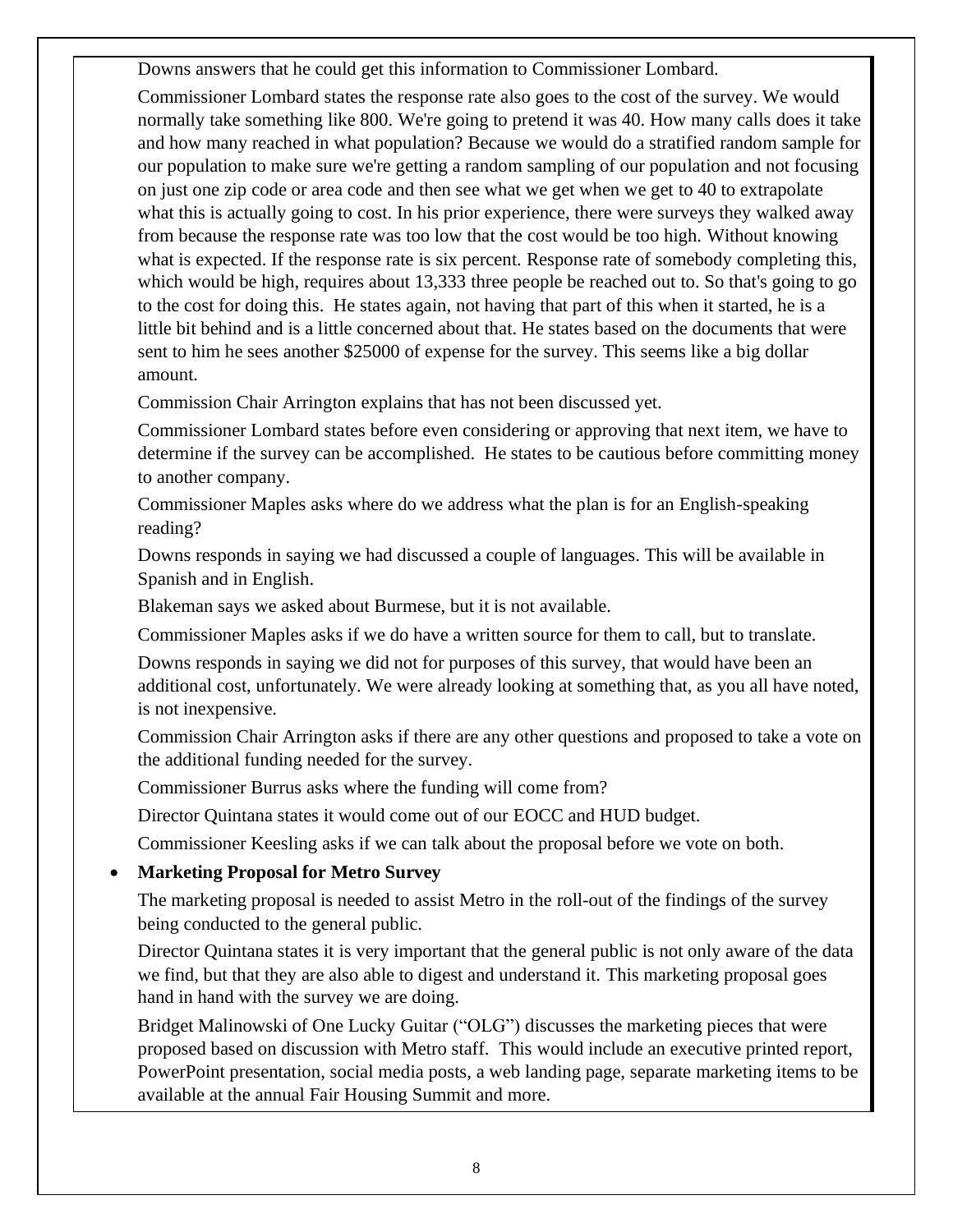Director Quintana states the social media posts that OLG creates can be put into social media spots we have already planned for. Metro also received a \$6,000 HUD grant to update our website and so the web landing page for the study will be built in there. We are also working with OLG on the website update.

Commissioner Keesling states the Commission already approved funding for the survey.

Director Quintana clarifies this marketing proposal is a separate request from that of the actual survey costs.

Commissioner Keesling clarified that the request for funding is now going from \$35,000, which is what was approved for the survey initially, to \$45,000. And if the Commission approved both the survey and this marketing proposal the costs would now be \$70,000.

Commissioner Maples asked if we had the funding in our budget.

Director Quintana states we have funding in our EOCC and HUD funds to be used towards the survey, outreach, education and marketing.

Commissioner Maples asks if it is the rollover?

Director Quintana states that it is rollover and that rollover is extra federal funding that we must use.

Commissioner Keesling asks Director Quintana if she sees future cost in expanding out of the survey information or possibly doing an update on the survey sometime down the road?

Director Quintana states she could see possibly doing another survey in three to five years focusing on certain topics within this survey. She states this not something that is done every year and it would probably not be as large as what we've done this first time. Future surveys would be narrower.

Commissioner Wardlaw states the survey would be a baseline, and then subsequently the Commission would follow up. The Commission would determine if we made a difference as that is the whole point. To reach people, to determine if there is a better understanding of what Metro is and what they do. That is why we would have a follow-up. Maybe in two years, if the Commission were to do a follow up survey, that is something we could consider.

Malinowski states she believes the communications presented do have a valuable shelf life to live beyond. The Commission could use these communication tools for at least the next year, probably the next two years as they are meeting with people in the community. The survey is identifying areas where there may be a lack of knowledge so down the road that could become an alternate marketing campaign to educate the community based on the finding from the initial survey.

Commissioner Lombard states that from a practical standpoint, we don't know when the survey will be complete, and we don't know what the survey will show. He believes this is a good proposal. That there is good quality in there, but that he would move to table this until we know if the survey gets completed before. It just seems that this is kind of a cart before the horse. It just seems like it's a little early to approve this.

Director Quintana states that with the timelines created that we were wanting to do a teaser in April at the Fair Housing Summit.

Commissioner Wardlaw states he believes it is okay to release a teaser. He knows the survey is certainly not going to be complete by then and wonders how important the teaser would be to the fair housing event. The survey is going to have its own life and its own value. With his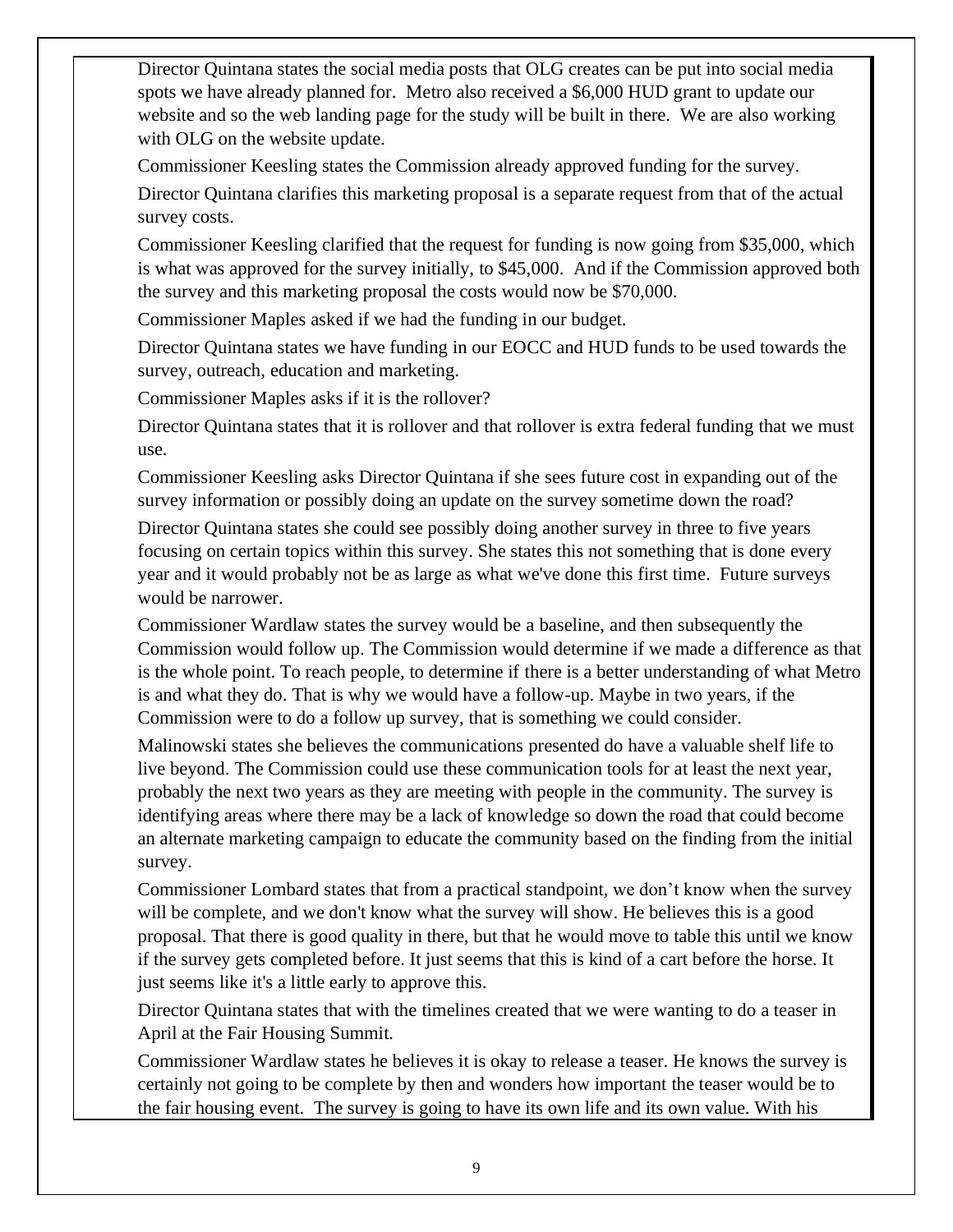background knowledge, looking at the numbers he thinks they're reasonable and thinks it's a reasonable proposal, but suggests having the survey complete or close enough. Commissioner Wardlaw asks Malinowski if that wouldn't hold her up very much if the Commission waited?

Malinowski responds that they would need the executive report that summarizes the key findings from the survey. They would need that before consulting and designing out the executive report. The one piece that they could start on early was some of the housing presentation.

Commissioner Wardlaw states he thinks the survey timeline may be false. He doesn't see the value in doing the April portion for this. He believes it can be referenced. Commissioner Wardlaw states the survey could be referenced at this event by stating that a survey is in the works, but doesn't know that it would need to be any more.

Commission Chair Arrington asks how would payment work and if Metro would be billed prior to marketing being completed.

Malinowski states that as of right now, the proposal is put together. It does include economy of scale, so the materials listed aren't necessarily a la carte because a lot of our time is invested in that initial executive report and then everything else is priced out knowing we have some of that core information. Usually, what OLG will do is once a proposal is approved, then they would work with Metro to put together a billing schedule. For some of the larger pieces, for example, the executive report, they would probably bill half of it upfront and then the second half of it once it's completed and then the deliverables that follow would be built and sold as are completed.

Commissioner Wardlaw responds he does not think we need to move on the marketing proposal of the plan. That we need to make sure the survey is successfully completed or about to be completed.

Commissioner Burrus stated the Commission does not need to table the entire discussion based on the marketing items. However, the marketing portion should be tabled until we get the survey and start looking at what data is there.

Director Quintana stated that we're really hoping to do a teaser using OLG created materials and we should get results by early April. Director Quintana asked Rachel if this timeline is correct. Blakeman stated that is the intention.

Director Quintana then stated we would have survey results in and data to OLG by April 10th or 14th, giving OLG a couple of weeks to do this portion of the marketing proposal.

Commissioner Wardlaw stated that we would hopefully be getting a few hundred people there. However, sharing the results at this event, he doesn't think it's the correct audience. He thinks we may be selling ourselves short if we're just trying to do that for that event.

Commissioner Wardlaw believes we could do the fair housing teaser ourselves. Meaning we can share the work we are doing and that we are going to have some interesting results coming up. He doesn't know that would be the formality of a PowerPoint and doesn't think we need to do that elaborate presentation for that event.

Director Quintana stated it would be beneficial to share this information with a captive audience of 250-300 people.

Commissioner Burrus says we want to reach others, who are not necessarily already doing this work, who may not be attending this event.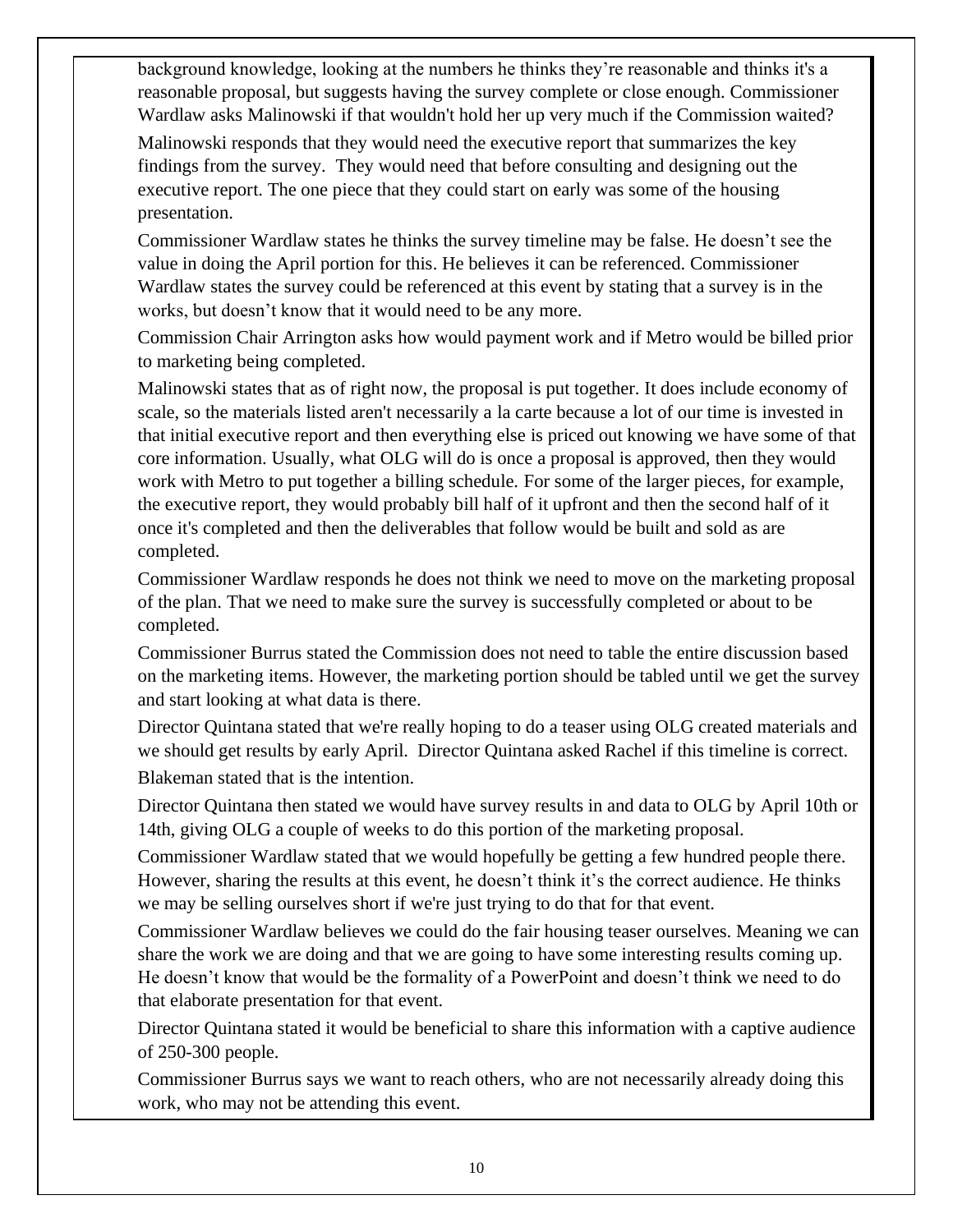Director Quintana stated a mix of both advocates and housing providers will attend this event. We would share the housing portion of the study, but not the full study since it is the Fair Housing Summit.

Commissioner Wardlaw stated we have the issue of the survey being completed by then and that he would be surprised if we could get it completed by then.

Commission Vice Chair Ervin asks if we should proceed with approval of the survey and then do the marketing approval next meeting or would that be too late?

Director Quintana says we can wait for the marketing plan to be approved in April and wait to see if the survey is completed by then.

Commissioner Wardlaw asked Downs and Blakeman if they are going to get in the field right away.

Blakeman states that is correct.

Commissioner Keesling proposes that we hold on to the promotion, the marketing portion until the next meeting. And to move forward on the survey.

Commission Chair Arrington agrees with Commissioner Keesling; however, that she was ready to vote yes because she doesn't think April  $4<sup>th</sup>$  is going to change the outcome. She stated it was a good, solid proposal, the numbers were fair, and it doesn't make sense to do all the work with the survey and then not put money into marketing and getting that information out to the public. However, she is willing to wait until the April  $4<sup>th</sup>$  meeting.

Commissioner Wardlaw states the survey should be done first.

Commission Chair Arrington agrees.

Malinowski stated the concern if we revisit this proposal April  $4<sup>th</sup>$  and if the Commission would want to include the fair housing presentation, it will not give OLG much time to finalize everything by the time of the event. However, if OLG has room in their schedule and their capacity is open, then that's no problem at all. Malinowski reiterated that generally the marketing items are not a la cart, but that the Fair Housing Summit portion was one of those items that is kind of a la cart. The rest of the proposal would still stay valid.

Commission Vice Chair Ervin asked if the proposal was approved could OLG prioritize the Fair Housing Summit portion. If we move that part to top priority and later approve the rest. Giving options for the group as to structure.

Commissioner Wardlaw stated Malinowski will need to do most of that work upfront first to come up with the summary form.

Malinowski stated Commissioner Wardlaw is correct. They will probably cut ahead to naming the report and coming up with an overall theme for the report in time for the Fair Housing Summit. The process is somewhat overlapping.

Director Quintana states most things are not a la cart but asks if the Fair Housing piece and web landing page could be a la cart and possibly vote for just that portion.

Malinowski stated the branded PowerPoint template would be in there as well. It would be up to Metro if they want to include the web page as well.

Commissioner Wardlaw states he still feels strongly about Commission Vice Chair Ervin's idea of doing things in our April meeting regarding the marketing proposal decision.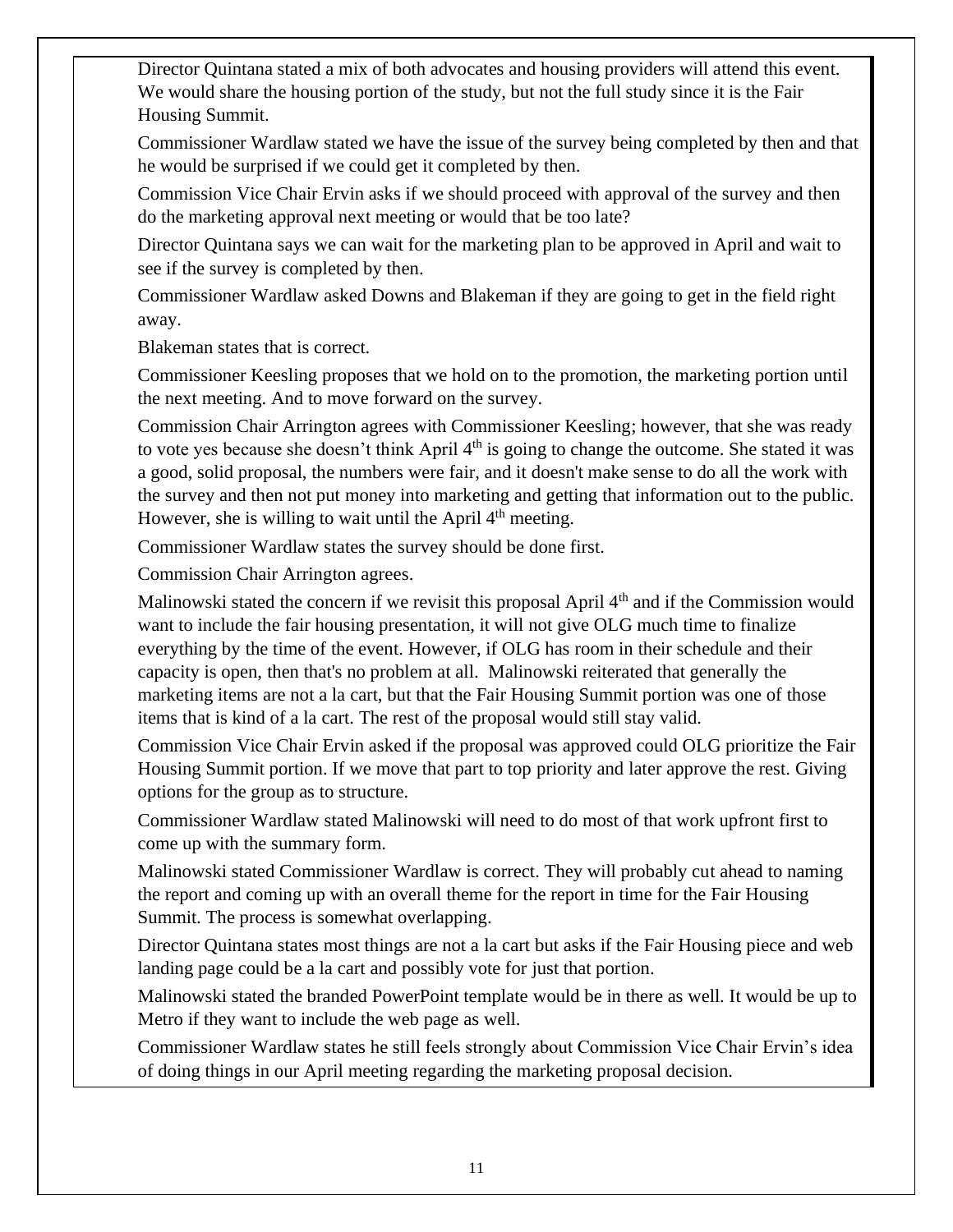Commission Chair Arrington asked Malinowski if her concern was if the marketing plan is not voted on until April, would this still provide OLG enough time to put that marketing piece together.

Malinowski stated this was her concern, but it would just depend on when the plan is approved.

Commissioner Lombard requests the statement of work or the contract with the survey agency so he can really understand what our intent was and what SurveyUSA is doing. He stated since there is going to be a vote on changing the statement of work and he doesn't see an actual statement of work, he does not know how it would be modified i.e. Adding to the questions, what the cost and what the line items are, and the changes of the roll out of how many calls we are expecting to have to make and those kinds of things. So it's not going to change my vote today, obviously I am not going to get this today.. But I would like to see that before the committee as well, if that's possible.

Commissioner Wardlaw states we all did get a whole package from Blakeman and Downs that the Commission has reviewed.

Director Quintana informs Commissioner Lombard she will send him a copy of that statement of work.

Commissioner Wardlaw states the survey was approved based on that documentation.

Commissioner Keesling asks if the vote would be to increase approval of the survey costs from \$35,000 to \$45,000 maximum.

Commission Chair Arrington stated it is a maximum of \$45,000 and not to exceed. Commission Chair Arrington moves to approve for a maximum of \$45,000 and not to exceed for the survey project. Commissioner Keesling seconds the motion. Commissioners Arrington, Ervin, Keesling, Maples, Wardlaw and Burrus all vote in favor and Commissioner Lombard voted against.

Commission Chair Arrington moves to table the marketing plan review until the next board meeting, April 4<sup>th</sup>. The Commissioners voted unanimously in favor to table the marketing plan.

## • **Website Update**

We received \$6,000 in grant funding from HUD to update the website. Metro is working with OLG in doing so.

## **Final Order- Kipra Faulkner v. Metro Real Estate HU-0047-A18 / 05-18-1751-8**

Staff Attorney Gosheff gave a brief background and timeline of the case, and how Metro came to the proposed default order from the hearing officer. Staff Attorney Gosheff asked the Commissioners to affirm Hearing Officer Posey's recommended default order and final action by a vote. The recommended default order was sent out January 19<sup>th</sup>, neither party objected to the order; because there was no objection, under Indiana Code the Commission shall affirm through a final order. Commission Chair Arrington moves to affirm. Commission Vice Chair Ervin seconds. Commissioners Arrington, Ervin, Burrus, Maples, Wardlaw, and Dr. Lombard approved. Commissioner Keesling abstained. **Current Case Age: 126.9**

## **OLD BUSINESS:**

• None